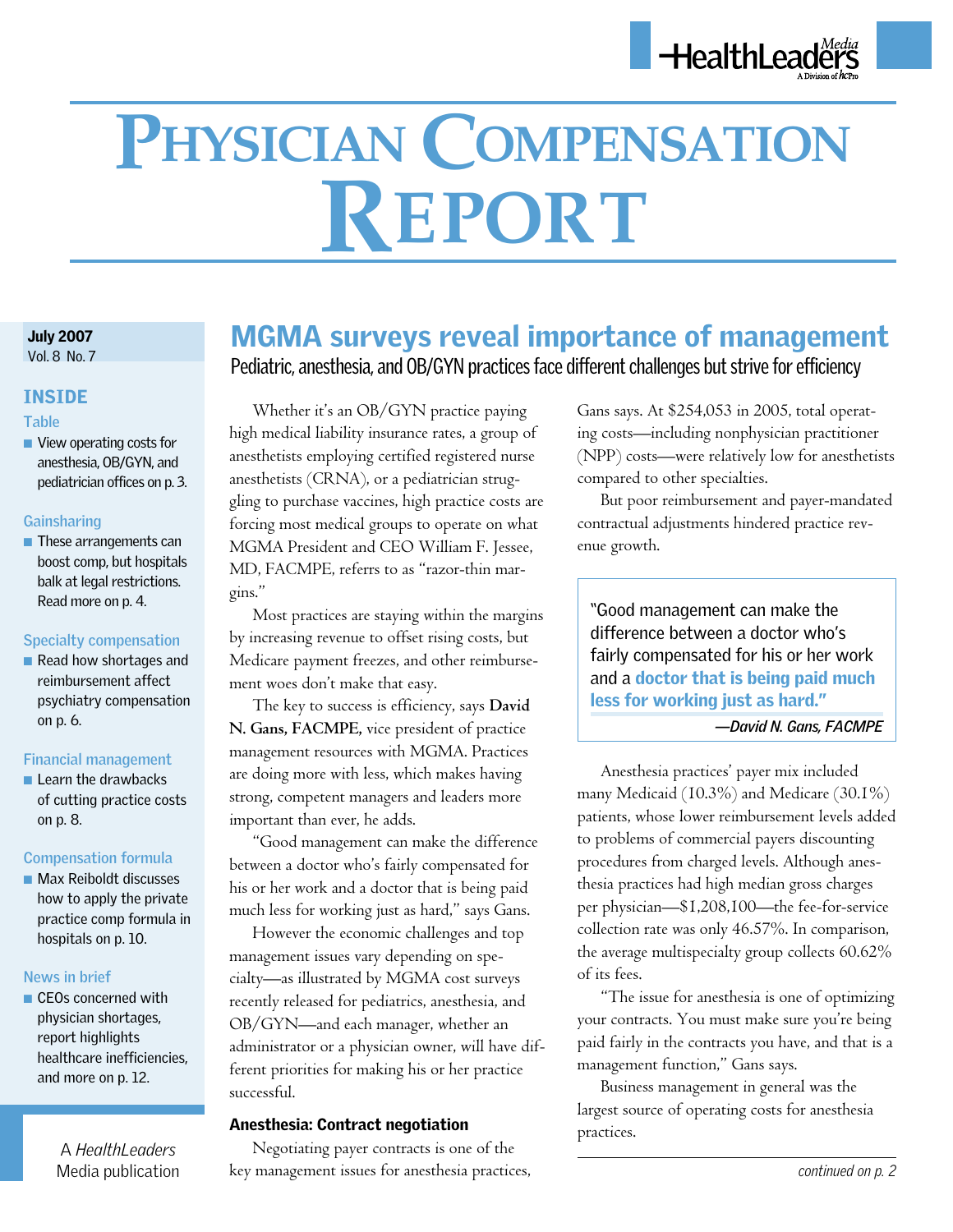## MGMA surveys

*continued from p. 1*

General operating costs were only a median of \$51,389 in 2005. Professional liability insurance made up \$15,484 of that cost, and "billing purchased services" comprised an additional \$19,956.

Despite the increases in certain operating costs, anesthesiology saw one of the largest compensation jumps of any specialty—10.34%, according to the 2006 *MGMA Physician Compensation and Production Survey.* **Suman Elizabeth Graeber, MHA, CMPE,** director for survey operations for MGMA, attributes the compensation increases in part to anesthesiologists expanding into outpatient facilities and ancillaries such as pain management, as well as effective management of CRNA support staff members.

"There's a tight correlation between costs and revenue," Graeber says. "Anesthesiologists have more luxury with their support staff costs, which tend to be larger with other specialties. They've been pretty effective at looking for other things to enhance their [traditional] sources of income."

## OB/GYN: Malpractice crisis

Medical liability insurance was the most substantial operating cost for OB/GYNs, who pay some of the highest rates of any specialty. At the median levels, groups paid \$44,541 per full-time equivalent (FTE) physician in 2005, up from \$42,364 the previous year. "[Rates] have been increasing year after year. This is the crisis that's been occurring in OB/GYN," says Gans.

Malpractice rates can vary significantly from state to state, depending on whether the state legislature has enacted caps for medical liability damages.

There isn't much practice management can do to counter this, short of picking up and moving to a state with more favorable rates—which some physicians are opting to do, says Gans. However, with medical liability being such an important cost in OB/GYN practices, patient safety becomes an even more important issue.

"Patient safety problems are more so systems issues than medical issues," he says. "Do you have the right training for your staff to do functions? Do you have the systems in place for medication management? Good administration has both benefits for practice efficiency and a patient care benefit."

Another major source of overhead for many OB/GYN practices is costs associated with equipment and personnel needed for ancillary services. Seventy-seven percent of practices provided ancillary services in 2005, according to the MGMA report.

Interestingly, this hurt, rather than helped, physician compensation. Practices offering ancillary services had lower net income (\$329,060 per FTE physician) than those practices that did not offer ancillaries (\$375,853 per FTE physician). Gans says practices continue to add ancillaries because they offer several benefits:

- **1. Patient convenience.** An ancillary service can pay off in the long-run by helping attract and retain patients. When you don't have to send a patient to a hospital for imaging, for example, he or she appreciates the convenience, Gans says.
- **2. Physician convenience.** Ancillaries allow physicians to access the information they need immediately, helping them be more efficient. "The whole element of operating in today's limited reimbursement environment is cost efficiency," Gans says. "The most critical resource is doctor time."
- **3. Revenue growth.** According to the MGMA survey, the median total medical revenue per FTE physician was \$13,643 for bone densitometry and \$67,217 for ultrasound, two of the most common ancillaries in OB/GYN practices.

## Pediatrics: Vaccine costs

Pediatricians' incomes are among the lowest of any physician specialty, in part because of high costs compared to the amount of revenue a practice can generate. Operating costs made up a median of 60.6% of total medical revenue for pediatric groups, compared to 52.5% for OB/GYN and only 12.5% for anesthesia groups.

The cost culprit for pediatricians is drug supply, which ranged between \$28,352 per FTE at the 25th percentile and \$73,906 at the 75th percentile. Most of that amount can be attributed to vaccines, which can have short shelf lives and low reimbursement rates, according to **Anne Francis, MD, FAAP,** a pediatrician in Rochester, NY.

When storage costs and other secondary costs are considered, some pediatricians don't break even on the costs of vaccines, but doctors continue to provide them because

For permission to reproduce part or all of this newsletter for external distribution or use in educational packets, please contact the Copyright Clearance Center at *www.copyright.com* or 978/750-8400.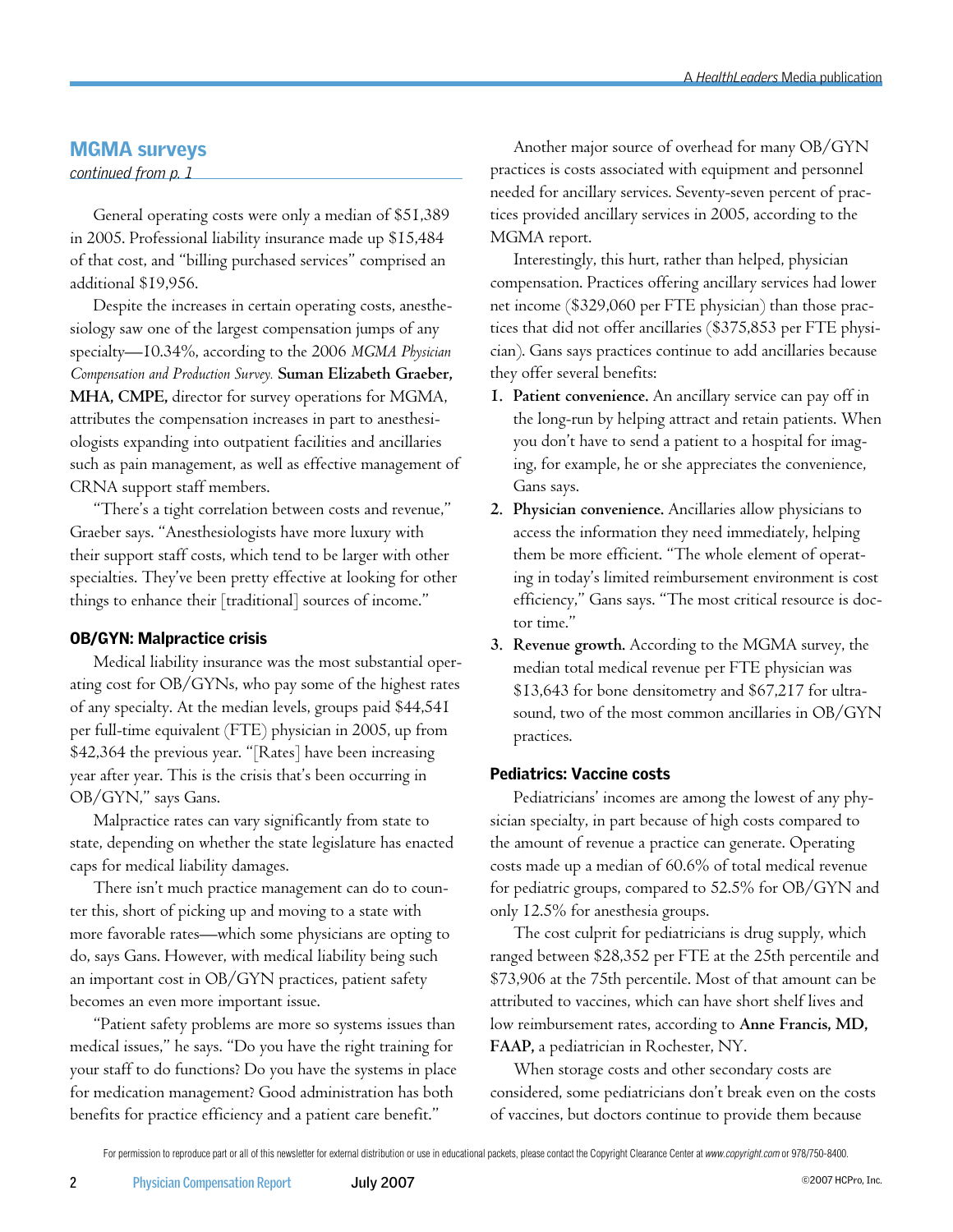## Practice operating cost per full-time equivalent physician

| <b>Cost</b>                                                  | <b>Mean</b> | 25th percentile | <b>Median</b> | <b>75th percentile</b> |
|--------------------------------------------------------------|-------------|-----------------|---------------|------------------------|
| <b>Anesthesia</b>                                            |             |                 |               |                        |
| Support staff                                                | \$23,727    | \$868           | \$15,725      | \$37,683               |
| General operating cost                                       | \$59,423    | \$33,905        | \$51,389      | \$72,330               |
| Total operating cost                                         | \$85,707    | \$50,333        | \$69,015      | \$104,302              |
| Nonphysician practitioner (NPP)<br>compensation and benefits | \$181,409   | \$62,275        | \$153,074     | \$296,245              |
| Physician compensation and benefits                          | \$402,386   | \$341,063       | \$387,215     | \$462,518              |
| <b>OB/GYN</b>                                                |             |                 |               |                        |
| Support staff                                                | \$186.846   | \$147,522       | \$184,399     | \$234,371              |
| General operating cost                                       | \$212,285   | \$143,284       | \$185,651     | \$235,011              |
| Total operating cost                                         | \$399,132   | \$284,864       | \$359,948     | \$491,816              |
| NPP compensation and benefits                                | \$45,544    | \$17,544        | \$32,438      | \$59,205               |
| Physician compensation and benefits                          | \$337,838   | \$251,730       | \$323,662     | \$411,307              |
| <b>Pediatrics</b>                                            |             |                 |               |                        |
| Support staff                                                | \$150,190   | \$107,379       | \$146,595     | \$179,523              |
| General operating cost                                       | \$177,995   | \$131,491       | \$168,428     | \$212,752              |
| Total operating cost                                         | \$329,924   | \$246,502       | \$319,478     | \$391,844              |
| NPP compensation and benefits                                | \$30,700    | \$11,822        | \$25,248      | \$44,676               |
| Physician compensation and benefits                          | \$202,532   | \$152,440       | \$186,875     | \$243,369              |

*Source:* MGMA Cost Survey for Obstetrics and Gynecology Practices, Cost Survey for Pediatric Practices, *and* Cost Survey for Anesthesia Practices. *Based on 2005 data. Reprinted with permission.*

they're necessary for quality patient care. "Newer vaccines are incredibly expensive. I think it's one of the things driving physicians away from pediatrics," Francis says.

Because pediatric practices have such a narrow margin for error, practice management is crucial to controlling costs, says Gans.

For example, because a flu vaccine is only good for one year, the practice must carefully estimate its volume requirement. "If you underestimate the amount of flu, you're going to have a patient care problem. But if you overestimate the amount of flu, you've paid for vaccine that you won't use and you don't get reimbursed," he says. Some practices are working with hospitals to purchase vaccines or utilizing "justin-time" delivery so they only order vaccines when they need them. "But that's not everybody," Gans says. "Those are organizations that have good management and have been able to negotiate with suppliers." $\blacksquare$ 

#### **PCR** *sources*

**Anne Francis, MD, FAAP,** Elmwood Pediatric Group, 125 Lattimore Road, Suite 140, Rochester, NY 14620, 585/943 5254; *afranci2@rochester.rr.com*.

**David N. Gans, FACMPE,** vice president of practice management resources, MGMA, 104 Inverness Terrace East, Englewood, CO 80112, 303/643-4427; *dng@mgma.com*.

**Suman Elizabeth Graeber, MHA, CMPE,** director for survey operations, MGMA, 104 Inverness Terrace East, Englewood, CO 80112, 877/275-6462; *www.mgma.com*.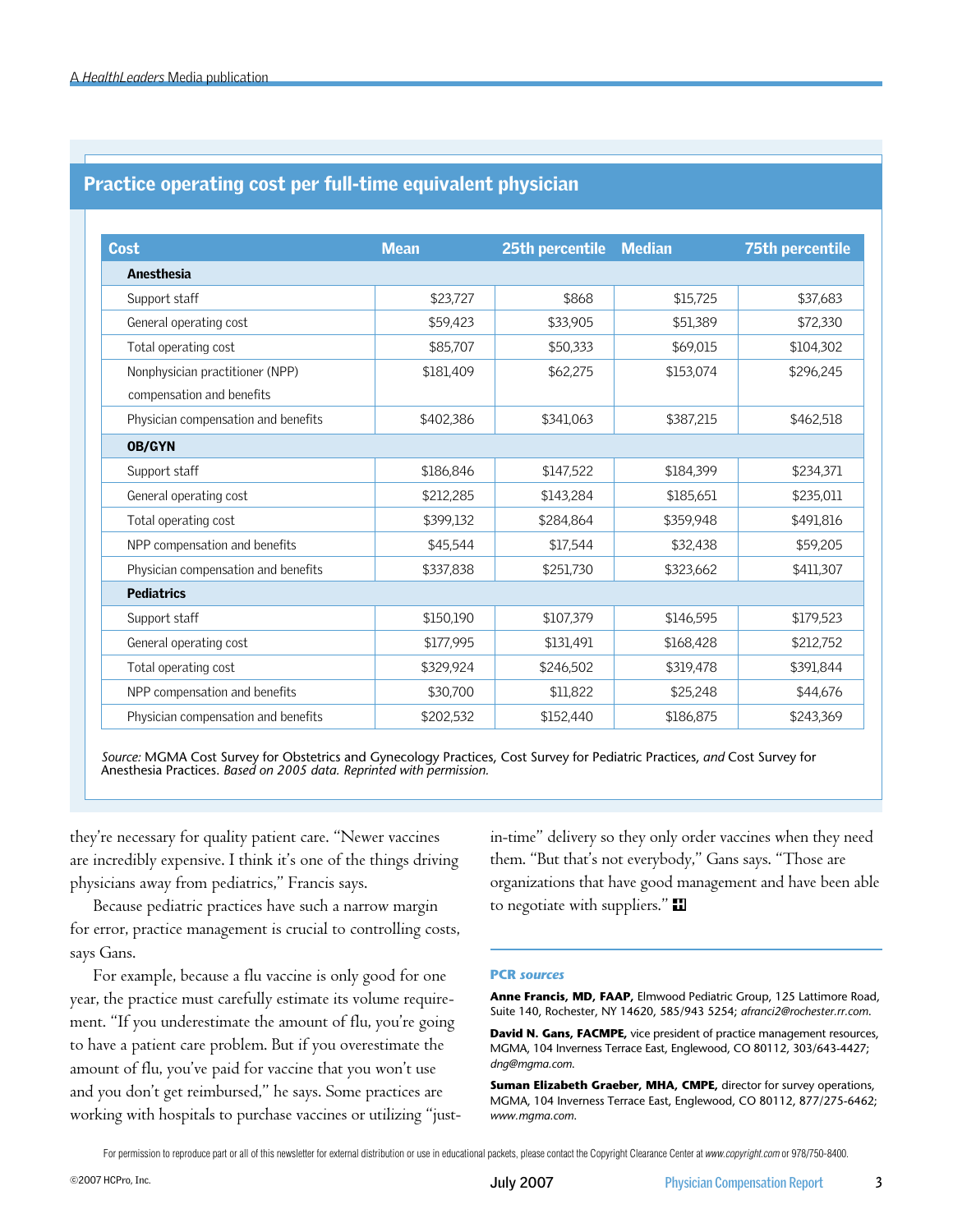# Legal restrictions hinder hospital-physician gainsharing

After the HHS Office of Inspector General (OIG) issued a series of advisory opinions granting limited approval to hospital-physician gainsharing arrangements in 2005, many industry experts predicted renewed interest in these projects, which were halted in 1999 after the OIG declared that gainsharing violated the Civil Monetary Penalties (CMP) statute. But renewed interest hasn't been enough to jumpstart a widespread gainsharing trend.

Hospitals enter into gainsharing agreements with physician groups to reward physicians for saving measurable costs while maintaining quality. For example, physicians may work together to standardize materials or wait to open disposable supplies until needed. As part of the agreement, the hospital shares with the physicians a portion of the cost savings that these actions produce. Although several hospitals have implemented the OIG-approved model, hospital-physician gainsharing has failed to become widespread, primarily because of remaining legal restrictions on how the agreements can be structured. The OIG advisory opinions set out fairly strict guidelines for setting up gainsharing arrangements, and hospitals risk penalties under the CMP statute, Stark law, and antikickback regulations if they deviate from the approved model.

Hospitals are often hesitant to jump through legal hoops only to face the prospect of penalties. "Having one more thing that you have to deal with from a regulatory standpoint may not be something a hospital wants to deal with right now," says **Rosemary Grandusky,** managing director and national supply chain leader with Navigant Consulting, Inc., in New York City.

#### Physicians eager for additional income

Hospitals may be wary of jumping into gainsharing, but physicians are very eager for this additional source of income, says **David Harlow,** principal at The Harlow Group, LLC, a healthcare law and consulting firm based in Newton, MA. "The physicians have something to gain without many of the risks, so there's greater interest on the part of physicians perhaps than on the part of the hospital," he says.

Gainsharing, as it is currently defined, is centered on physician decisions, says **Joane Goodroe,** president of Norcross, GA–based Goodroe Healthcare Solutions, a consulting company that set up the gainsharing programs on which the OIG

advisory opinions are based. Although hospitals organize the process, set up the contractual agreements, and face the negative consequences if the deal isn't set up correctly, a successful gainsharing program hinges on physicians making informed decisions about procedures and equipment on a daily basis and rewarding them financially for doing so. "Physicians are the ones that really have to drive it," she says. "[Equipment decisions] can't be hospital decisions, because they're not the experts. The physicians are the experts, and we've also got to recognize the work and effort to do that and compensate the physicians for doing that."

However, although gainsharing is an effective way to bring in additional revenue and boost physician compensation, the decision to enter into a gainsharing arrangement with a hospital may not be an automatic one for every physician practice. Physicians must generally dedicate a great deal of time and resources to upholding their end of the arrangement.

This typically involves staying up to date on the best practices for procedures while maintaining a focus on quality care—the OIG mandates that physicians provide medical support showing that cost-saving recommendations don't adversely affect patient care.

For example, 10 physicians can theoretically perform the same procedure on 10 different patients, all with excellent outcomes, but have 10 different processes and costs. Gainsharing provides physicians the financial incentive to engineer the processes to find the most efficient method of achieving excellent outcomes, and this can require a lot of work.

"Before ever signing the agreement, the physicians have to determine how they want to approach things. They have to spend time and energy studying how they're doing procedures right now and look at possible alternatives," says Goodroe. "They have to think differently about each case they go to do. You can't just show up for a couple of meetings and decide it's going to be done."

#### Compensating physicians under gainsharing

How much many physicians earn under a gainsharing arrangement depends on how much they reduce costs for the hospital. The standard goal under Goodroe's gainsharing model—which is the model on which the OIG's safeguards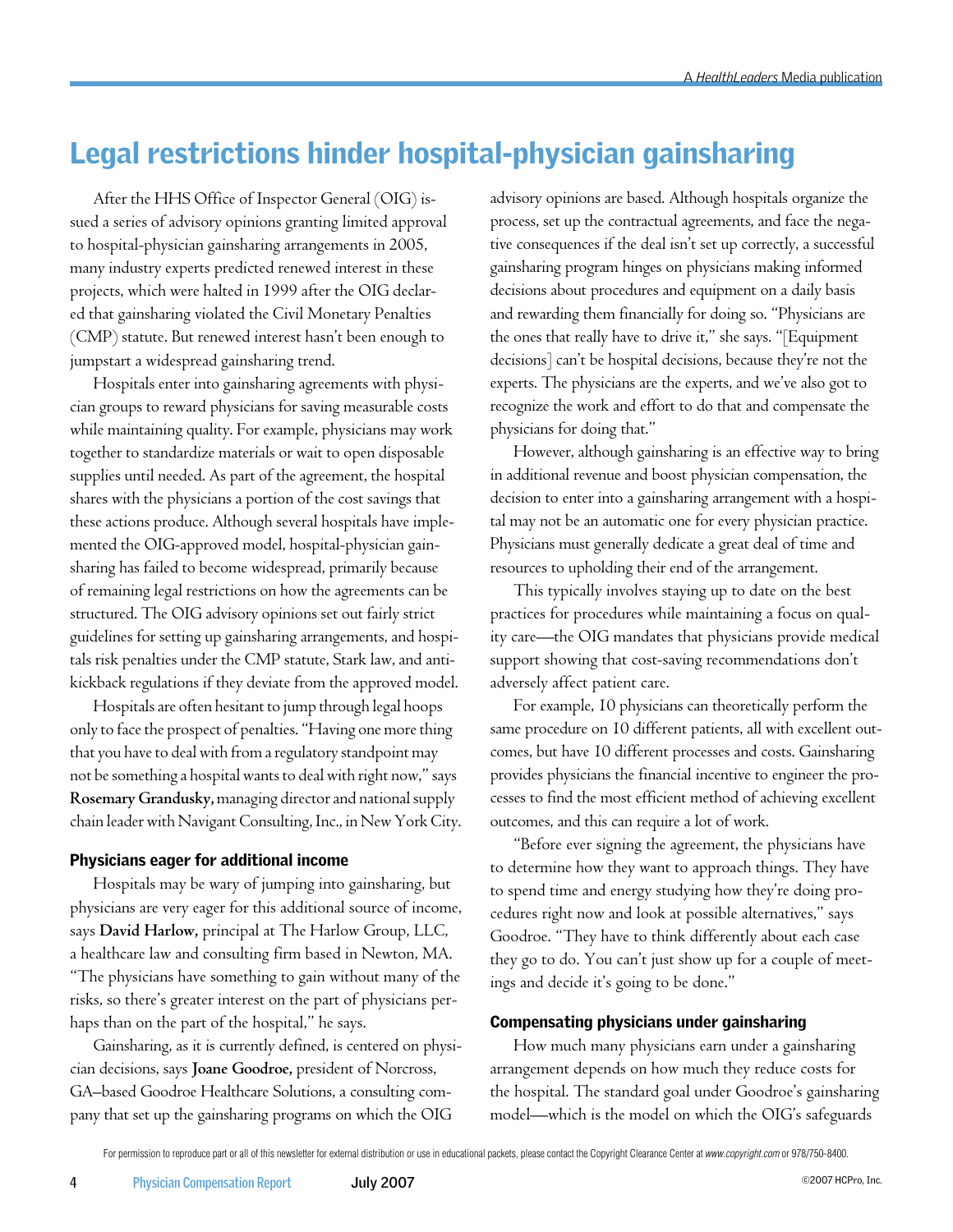are based—is roughly a 10% reduction of overall costs in a targeted area, most commonly in a service line such as orthopedics or cardiology, which can have several million dollars in supply costs. For example, a hospital targeting its \$3 million orthopedic medical device bill can save \$300,000 or more, which is then split between the hospital and the participating physician group or groups. Success in reaching this target not only depends on physicians employing cost-saving quality measures, it also hinges on the hospital providing clinical, cost, and utilization benchmark data. "A particular site may not have access to data on which to base a gainsharing program. You need a reasonable baseline to measure future improvements against," says Harlow.

Under the Goodroe model, the hospital pays the money to the group rather than the individual physicians, so it's up to the group to allocate the money and integrate the funds into its existing compensation plan. The OIG recommends that participating physician groups "distribute their profits on a per-capita basis, thus restricting the incentive for individual physicians to generate disproportionate cost savings through these programs." Goodroe says most of the groups she has worked with lean toward a shared-revenue compensation model, so dividing the profits this way hasn't clashed with the existing group culture.

#### Preparing for the future of gainsharing

With hospitals and physicians alike interested in seeing

gainsharing becoming a viable option, the federal government is working to refine its stance on what is and isn't permissible. Two CMS gainsharing demonstration projects, one limited to hospitals and another across a broader continuum of care, have launched this year. The programs will run for a three-year period, after which the healthcare industry should have much clearer rules with regard to gainsharing arrangements, says Harlow, who has helped medical groups apply to participate in the CMS pilot projects.

"The advisory opinions do not deal at all with the Stark issues, and that has been a significant issue for other folks eager to put a toe in the water," Harlow says. "They're unwilling to proceed without greater clarity on Stark law. The gainsharing demonstration project approvals are supposed to include exceptions on both the anti-kickback and Stark fronts. Perhaps once these approvals are released, providers will either feel more comfortable with the lay of the land or will seek Stark advisories."

#### **PCR** *sources*

**Joane Goodroe,** president, Goodroe Healthcare Solutions, 3091 Governors Lake Drive, Suite 100, Norcross, GA 30071, 770/938-9686; *www.goodroe.com*.

**Rosemary Grandusky,** managing director and national supply chain leader, Navigant Consulting, The Chrysler Building East, 666 Third Avenue, 27th Floor, New York, NY 10017, 585/414.9404; *rgrandusky@navigantconsulting.com*.

**David Harlow,** principal, The Harlow Group, LLC, 31 Olde Field Road, Newton, MA 02459, 617/965-9732; *www.healthblawg.typepad.com*.

## Gainsharing agreement safeguards

The HHS Office of Inspector General spelled out specific measures that make the hospital-physician gainsharing proposals acceptable, including the following (remember to consult with a healthcare attorney before jumping into an arrangement):

- » Identify specific cost-saving measures
- » Limit participation to existing physicians to reduce the likelihood that the arrangement will be used to attract new physicians to practice at the hospital
- » Require disclosure of the agreement to patients, including the fact that the physician group is paid for its success in saving costs
- » Cap potential savings derived from procedures for federally

funded beneficiaries based on the prior year's admission numbers by physician group

- » Limit the program to one year
- » Monitor the referrals for changes in severity, age, or payer
- » Distribute profits to group members on a per-capita basis
- » Spell out particular actions encouraged to generate cost savings
- » Set a floor level of savings, below which the physician group would receive no benefit
- » Protect against service reductions due to product standardization by ensuring that individual physicians still have the same selection of devices available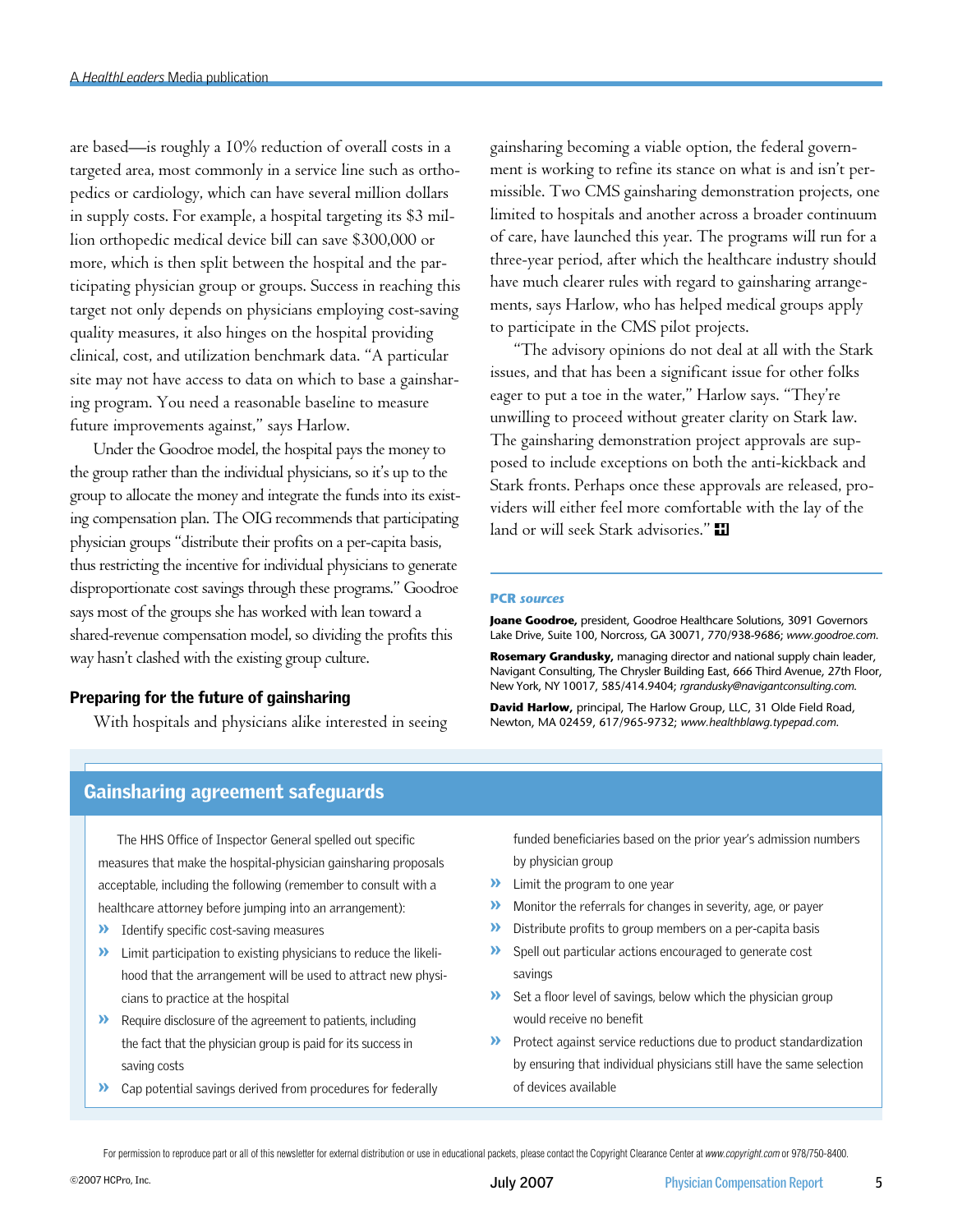# Median psychiatry comp nears \$200K as physician pool shrinks

Median compensation levels for psychiatry are some of the lowest of any nonprimary care specialty—\$189,409 annually, according to the 2006 *MGMA Physician Compensation and Production Survey.* Yet starting salaries over \$200,000 are becoming more common as a looming shortage of psychiatrists becomes a reality in select facilities and regions.

Psychiatry is around the 13th or 14th most requested specialty nationally, according to 2006 data from search firms Merritt, Hawkins, and Associates and Delta Physician Placement. But demand for psychiatrists is much higher for temporary positions. Psychiatry was the third most requested specialty for locum tenens positions, according to Staff Care's 2006 *Review of Temporary Physician Staffing Trends.*

Rural areas also tend to have higher demand for psychiatrists than national averages, according to **Mickey Conner,**  vice president for Horton, Smith & Associates, a recruiting firm based in Kansas. She ranks psychiatry as one of the top five difficult specialties to recruit in rural settings and says salaries start at \$200,000 or higher.

## Facilities compete for psychiatrists

Any specialty experiencing a shortage of physicians is likely to see a slight bump in compensation as facilities try to one-up their competitors' compensation offers. However, psychiatrists work in a wider variety of settings than most physicians, creating sometimes fiercer competition.

Only about half of the more than 40,000 practicing psychiatrists maintain private practices, according to the American Psychiatric Association. The rest work in a variety of settings, including psychiatric hospitals, prisons and courts, nursing homes, hospices, rehabilitation programs, or even government or industry positions.

Those who do work in private practice tend to work part-time in other settings as well, perhaps taking call at a hospital or working on the staff at a clinic. As permanent employment becomes a more common compensation structure, some facilities are trying to turn these part-timers into full-time staff by offering guaranteed salaries.

Nonpractice settings also tend to have the most acute shortages of psychiatrists, with hospitals needing psychiatrists the most, followed by community and mental health centers,

says **Sam Muszynski,** director of the American Psychiatric Association's Office of Healthcare Systems and Financing. Desperate facilities are forced to offer higher salaries to get by. For example, psychiatrists working in California's prison systems are regularly pulling in \$250,000 per year or more, and county hospitals have been forced to raise salaries to stop the exodus of psychiatrists to the state's well-paying prisons.

Psychiatry is around the 13th or 14th most requested specialty nationally.

## Low reimbursement hinders growth

Although psychiatrists working in California's prisons are doing well, overall psychiatry compensation is growing only enough to keep pace with inflation, due to an adverse reimbursement environment. Psychiatry grew only by 3.6% from 2004 to 2005, and by an average of 5.1% per year between 2001 and 2005, according to MGMA data.

The problem is the payer mix, as well as low rates, Muszynski says. Many psychiatrists have a high proportion of Medicaid patients to add to poor reimbursement from Medicare and private payers. This is leading some in the field to seek alternatives, such as practicing out of network, he adds. "Because of unfavorable rates and because demand of psychiatric services is so high, a lot of people just practice outside of networks and can command higher fees. People who want the care are often going to pay for it," says Muszynski.

The psychiatrists most likely to succeed in the harsh reimbursement climate tend to be the subspecialists, such as geriatric psychiatrists or child and adolescent psychiatrists. Whereas psychiatrists once trained only as generalists within the field, more of today's psychiatrists are opting for two-year fellowships in subspecialties that can net a substantial compensation increase.

Compared to the median compensation of \$185,690 for a general psychiatrist, a child adolescent psychiatrist earns a median of \$214,910, nearly a 16% difference, according to the 2006 *MGMA Physician Compensation and Production Survey.* Because it is a relatively new subspecialty, compensation surveys don't have comparable data for geriatric psychiatry, but Conner estimates that its levels are similar to pediatric psychiatry's.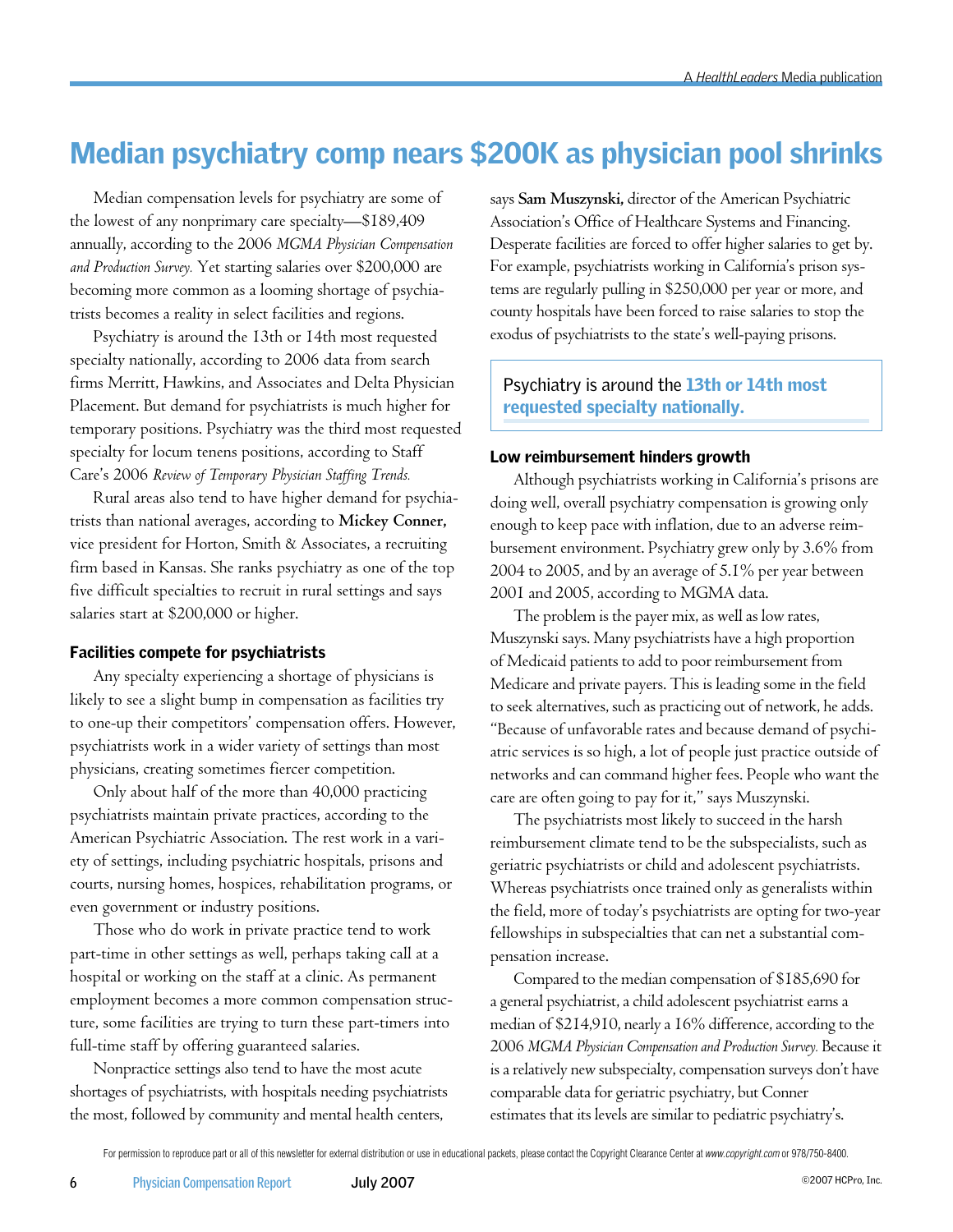| <b>Compensation survey</b>                  | $2006+$   | $2005+$   | $2004+$   | % change<br>2005-2006 | % change<br>2004-2005 |
|---------------------------------------------|-----------|-----------|-----------|-----------------------|-----------------------|
| <b>AMGA Medical Group Compensation and</b>  | \$186,786 | \$177,000 | \$167.375 | 5.5%                  | 5.8%                  |
| <b>Financial Survey</b>                     |           |           |           |                       |                       |
| HCS Physician Salary Survey Report (salary  | \$157,588 | \$155,000 | \$152.010 | 1.7%                  | 2.0%                  |
| data only) $*$                              |           |           |           |                       |                       |
| MGMA Physician Compensation and Production  | \$189.409 | \$182.799 | \$162.572 | 3.6%                  | 12.4%                 |
| Survey*                                     |           |           |           |                       |                       |
| SCA Physician Compensation and Productivity | \$162.718 | \$157.529 | \$148,000 | 3.3%                  | 6.4%                  |
| Survey Report*                              |           |           |           |                       |                       |

## Psychiatry median compensation trends

\* Designated as a safe-harbor survey for calculating fair market value under Stark law.

+ Survey results are based on the previous year's data.

Source: Data excerpted from American Medical Group Association, Hospital and Healthcare Compensation Service, Medical Group<br>Management Association, and Sullivan Cotter & Associates compensation surveys. Reprinted with perm

The success of the subspecialties is in part due to greater demand, she says. Demand for child psychiatry has increased in recent years as physicians have begun treating previously undiagnosed diseases and new medications have been developed. And, like many other medical specialties, geriatric psychiatrists stand to benefit as the nation's demographics reflect an older population.

However, the growth of subspecialties has had some adverse consequences on the field, exacerbating the shortage problems by narrowing the scope of practice of the average physician and reducing the number of general psychiatrists available. "When you fraction that population into a fellowship in geriatrics, a fellowship in child, and you're basically splitting the same population of psychiatrists you always had into three different areas now," Conner says.

## Psychiatrists triage their workload

Psychiatrists are using every resource available to meet patient demand and bring in additional revenue; this often involves utilizing nonphysician workers, such as psych technicians, rehab therapists, social workers, and psychologists.

"More and more you have small group settings that are not necessarily multispecialty, but they are multidisciplinary," says Muszynski. "And clearly cases are triaged according to an assessment of medical oversight needed."

For example, to maximize efficiency, today's psychiatrists

tend to focus on medication management and complex psychiatric cases, delegating psychoanalysis to psychologists or other support personnel.

The common conception of a patient reclining on a couch discussing problems with his or her psychiatrist may be a thing of the past.

Some psychiatrists are even using other physicians to help prioritize patients.

For example, **Fred Horton,** president and CEO of Horton, Smith & Associates, worked with a group practice that set up an education system for primary care physicians, teaching them to manage lower-level mental health problems without referring patients to a psychiatrist.

This helped alleviate the demand on the region's psychiatrists, allowing them to focus more on higher-level cases.  $\blacksquare$ 

#### **PCR** *sources*

**Mickey Conner,** vice president, Horton, Smith & Associates, 9777 Ridge Drive, Suite 360, Lenexa, KS 66219, 866-464-3428; *mconnor@ hortonsmithassociates.com*.

**Fred Horton,** president and CEO, Horton, Smith & Associates, 9777 Ridge Drive, Suite 360, Lenexa, KS 66219, 913/752-4578; *fhorton@ hortonsmithassociates.com*.

**Sam Muszynski,** director of the office of healthcare systems and financing, American Psychiatric Association, 1000 Wilson Boulevard, Suite 1825, Arlington, VA 22209, 703/907-7300; *imus@psych.org*.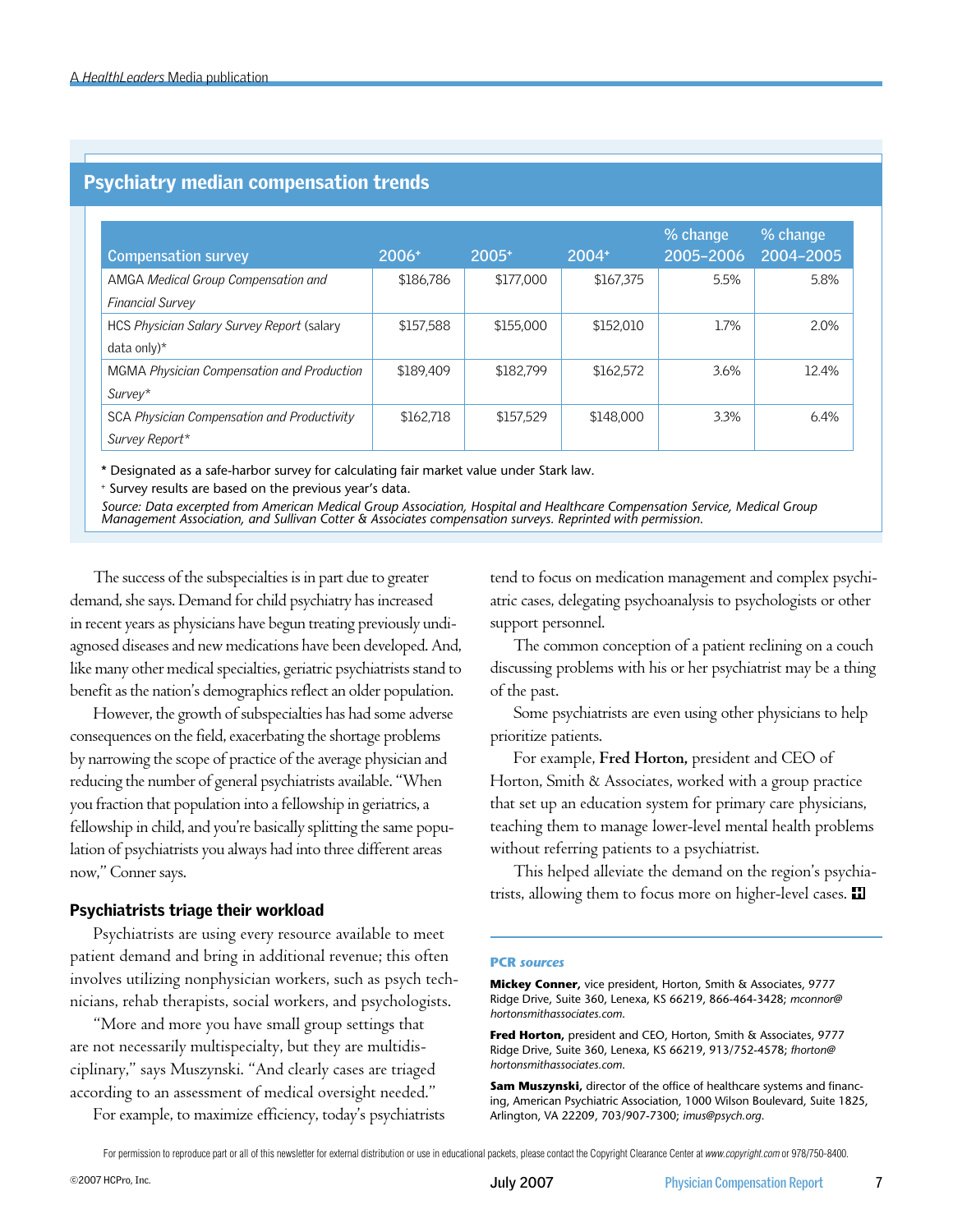# Focusing on overhead can cost practices revenue, compensation

To cut costs, one physician fires his office manager and hires his untrained spouse. Another denies health coverage to employees and wonders why she is unable to fill positions. Yet a third spends more time finding ways to allocate overhead to a new partner than seeing patients.

When it comes to reducing overhead, all three of these are common mistakes that **Randy Bauman,** a physician practice consultant with Delta Healthcare in Brentwood, TN, has grown accustomed to seeing during his interactions with physician practices.

Many physicians, particularly those working under a "revenue minus expenses" compensation model, obsess about overhead, because it's an easy target, he says. But the compensation pool in a private practice can be increased by either bringing in more revenue or slashing overhead, and many of these physicians are focusing on the wrong area. They could be losing compensation as a result, he says.

"It's easy to obsess with overhead, because everyone understands overhead. Everyone knows how to balance a checkbook," Bauman adds. "Revenue is more complicated to understand; it's extremely complex compared to just cutting costs."

For example, Bauman recently worked with a group that blamed its poor performance on overhead being too high, but a more thorough assessment revealed that the real problem was a majority of physicians producing below the 30th percentile compared to national production surveys.

The bottom line, he says, is groups with higher overhead generally report higher physicians incomes.

#### The costs of cutting costs

The quest to reduce overhead isn't always as extreme as the above three examples, but Bauman says physicians unfamiliar with the long-term aspects of financing a practice often cut corners unnecessarily. Cutting costs is feasible to an extent, but a doctor needs to take risks to get results.

"The ability to control cost is limited, but the ability to generate revenue is unlimited," says Bauman. "Revenue is the most important part of business, and generating it is sometimes as simple as adding another ancillary service."

Bauman says simply negotiating with payers or improv-

ing collection of copays—an underappreciated source of revenue—can make a big difference in practice finances and add to the compensation pool. "As much as half of the revenue a doctor receives from a routine visit can be the copay, and some are obsessing about the long distance bill instead," he says. "Negotiating better contracts with payers and improving collections is vital."

## "The ability to control cost is limited, but the ability to generate revenue is unlimited."

*—Randy Bauman*

Many practices are misled by data on overhead percentage, a number that obscures the path to increasing revenue, because it is easy to forget that it is composed of both overhead and revenue. Bauman recalls working with a group of surgeons who almost backed out of a deal to merge with a group of internists, because the internal medicine practice had 60% overhead, compared to 40% for the surgical group. "The surgeons said 'You're too inefficient,' but got real quiet when I pointed out that, in terms of real dollars, the overhead of the two groups was virtually identical—it was the revenue that was different." says Bauman. "Overhead is important, and ignoring it is a huge mistake, but you need to focus on what you're getting for that percentage. You need to make sure you're not offering a service at a loss." In other words, if you increase your revenue, your overhead percentage goes down, although your actual costs don't.

Another common mistake physicians make is to shuffle overhead around and forget that it is a piece of a finite pie. Allocating the overhead to a new partner in the practice not only fuels tensions, it ignores the real problem. In most medical practices, the overhead is fixed, so adding or subtracting a provider doesn't significantly diminish it. Doctors considering adding a provider should do so because they are seeking to boost revenue and not lower operating expenses.

#### The big picture of rising costs

The problem isn't just physician attitudes; healthcare facilities across the country have endured a combination of higher operating costs and declining revenue over the past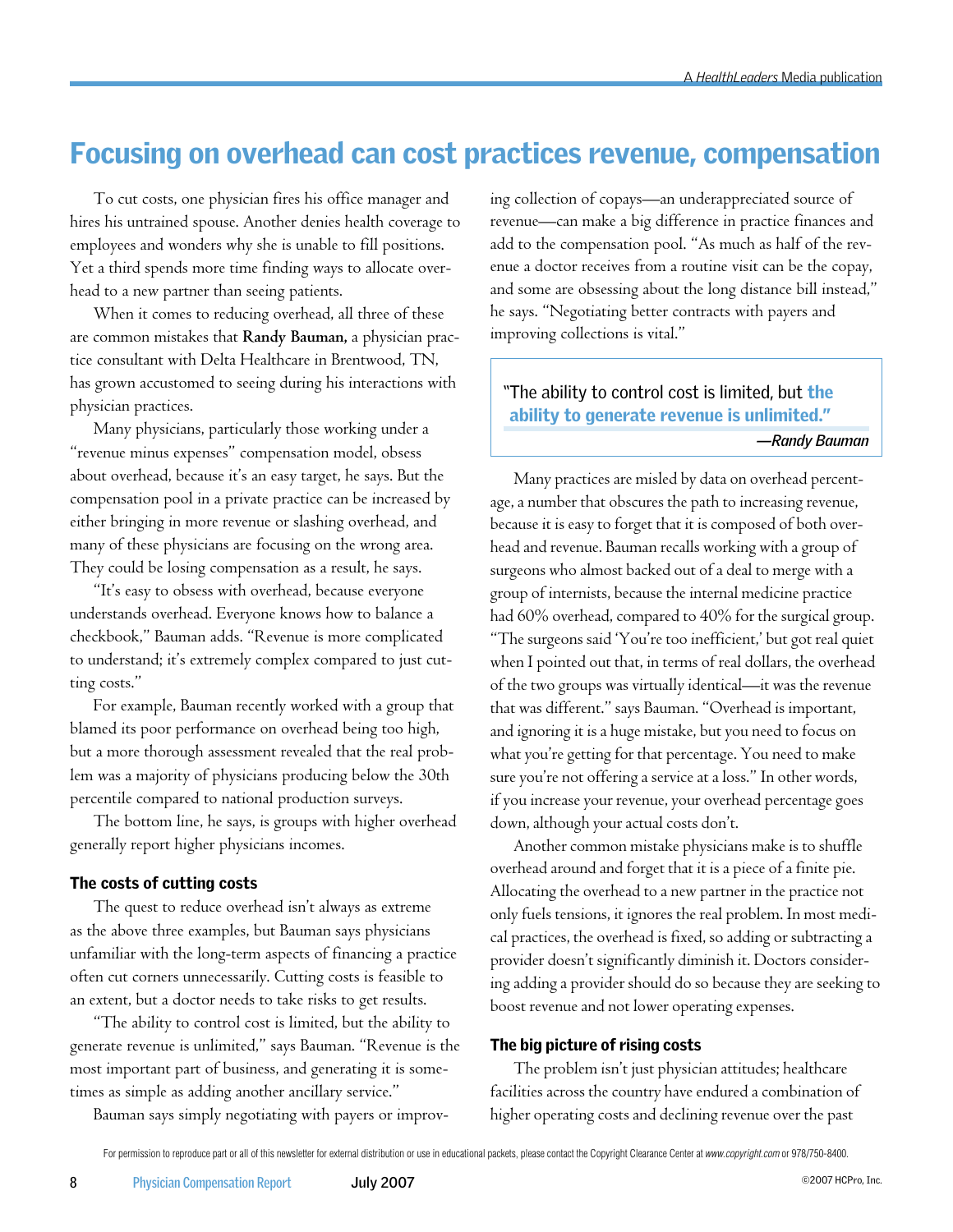decade, which is pushing many physicians to slash overhead expenses in the face of financial adversity, says **Peter Lucash,**  CEO of Digital CPE, a training and consulting firm based in Charleston, SC. "Not looking at the big picture, not being able to separate themselves from the business, and thinking 'what is this costing me,' are three of the biggest mistakes doctors are making," he says. "Physicians aren't making as much as they did in the heyday of the 1970s and 1980s, and reimbursement rates are sliding, but you need to invest before you can enjoy a return on the investment."

As demand for service increases, physicians must move away from the traditional nine-to-five business model, Lucash says, and focus more on patient satisfaction. Further, he says, the United States spends more money per person on healthcare than any other nation in the world, but the outcome is worse. As technology increases the speed of transactions, patients expect more for their money and become frustrated when they feel their needs aren't being met.

"Patients want to see that the \$2 trillion being spent is making a difference. If people call a doctor's office and they can't get a doctor, an appointment, prescription, or referral, the doctor is going to lose that patient," he says. "I need to get a human being the first time. If I call at 9:30 a.m., I don't want a call back at 5 p.m. Patients will go somewhere else. Emergency rooms make hundreds of dollars in claims because the patient didn't get a call back."

Physicians unable to hire an additional receptionist should consider an e-mail answering service instead, for example. Doing so allows the patient to reach the doctor easily, and the doctor to retain a patient. The patient also doesn't need to pay an expensive copay to have a question answered, and the doctor saves time to do what he or she does best—treat patients. "Physicians are selling their time, so the more they can make in an hour, the better," Lucash says. "For example, there's a high cost in doing a test with diagnostic equipment, but the profit margin brings in more money per hour or per day because it's such a big-ticket item. A 10% profit margin on something making you \$1 million annually is better than a 50% margin on something making you only \$10,000 per year."

**Neil Baum, MD,** a urologist in New Orleans, has been practicing for 29 years. During that time he has seen 25–30 patients daily four days a week and has charts for 27,000 patients total. One of the most valuable investments he made was also the most simple.

"Before I switched over to electronic medical records, I was spending \$1,000 a month on transcription, and some transcriptionists cost up to \$35,000 plus benefits," he said. "After stamps, time spent, and so on, it could cost anywhere from \$12 to \$15 to transcribe a letter. Now it costs pennies."

Electronic medical records allow Baum to fill in the diagnosis, medication, and treatment fields on a form so that the information is able to keep up with the patient. Coding electronically allowed Baum to switch from undercoding at level two and three to a level four and five. The result of the switch boosted his income by more than \$50,000 annually.

### The dangers of ignoring overhead

Lucash and Bauman aren't suggesting that practices ignore overhead altogether, however. There are times, according to both experts, when a doctor running any practice should be concerned with overhead. "A physician should be paying attention to overhead on a monthly basis. It's important to look at your profit as a percentage of your revenue," says Lucash. "A primary care physician might have a profit margin of 2% or 3%, while the group might have a margin of 10%. What you're trying to achieve is the overall health of your business, and you look at that by determining the return on your investment."

Using existing staff members for regularly scheduled tasks avoids the hassle of bringing on another part-time employee. It may not reduce overhead, but it can reduce the burden on other members of your team. Assigning one staff member to be in charge of office supplies not only saves time for other employees, it also eases the workload in the office.

"Putting one person in charge of reordering supplies will keep supply costs down," says Bauman. "It doesn't have to be a full-time hire. Good practices aren't afraid to make changes on a continuous basis. You always need to be mindful of overhead, and at the same time you have to create a culture of not wasting money, but it shouldn't be your singular focus."

#### **PCR** *sources*

**Neil Baum, MD,** 3525 Prytania Street, Suite 614, New Orleans, LA 70115, 504/891-8454; *www.neilbaum.com.*

**Randy Bauman,** president, Delta Healthcare, 783 Old Hickory Boulevard, Suite 260, Brentwood, TN, 37027, 800/467-3310; *rb@deltahealthcare.com*.

**Peter Lucash,** CEO, Digital CPE, 4 Carriage Lane, Suite 406-C, Charleston, SC 29407, 843/402-0900; *peter@digitalcpe.com*.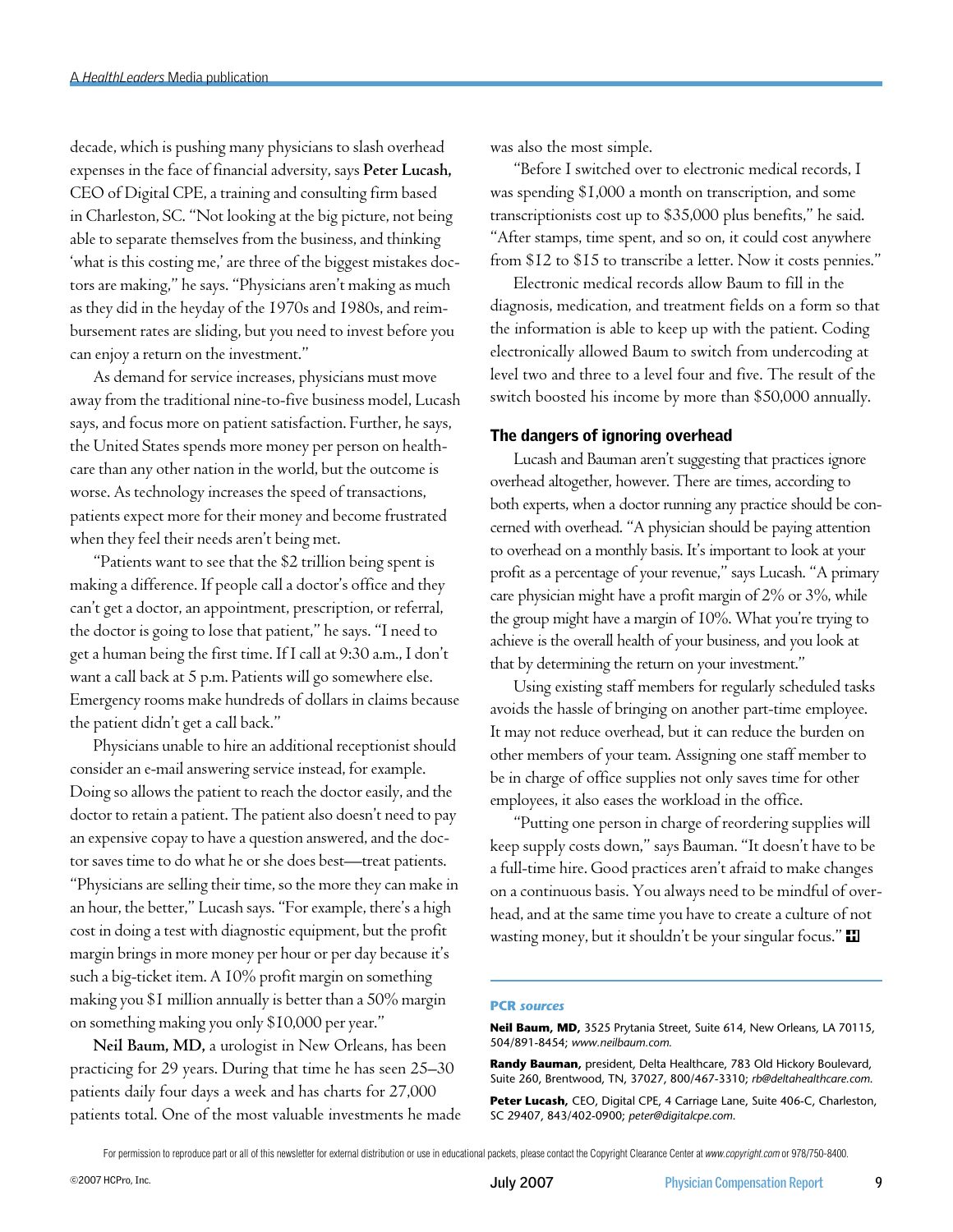# R – E + S: Subsidize hospital-employed physicians to reap the benefits of the private practice compensation model

## *by Max Reiboldt, CPA*

In nearly all private practices, the compensation model starts with the basic algebraic equation, " $R - E = C$ " (revenue/collections minus expenses/overhead equals the total compensation pool). However, in a hospital-employed setting and some private groups employing physicians (nonpartners), the formula and incentive model takes on an additional variable, changing to " $R - E + S = C$ ," in which "S" represents subsidies required to make the formula work. In other words, the formula tries to emulate a private practice compensation formula, but because of factors inherent in hospital employment settings, it is simply not possible without a subsidy.

Hospital-employed physicians these days are often asked to work and be paid in an environment very similar to a private practice, and there are many variations of the private practice formula that can be considered in such a setting. Some focus on individual productivity, whereas others attempt to emphasize both productivity and expense control.



Although the latter is preferable, one of the realities of this structure is that it is difficult to make ends meet, and as a result physicians' effect on expenses within the hospitalemployed physician setting is limited without a subsidy.

## Expenses in hospital settings

The standard rebuttal from many physicians in a hospital setting is that they have very little to do with controlling costs. The reality that somewhat refutes the viability of the basic  $R - E$  model is that hospital expenses are derived from varied sources. For example, within a hospital there may be a network infrastructure of management with certain allocated costs. Whether all these costs are to be allocated and applied against the revenue as overhead within the  $R - E$  model typically varies based on the individual situation.

Another reality is that many hospitals incur expenses that are not common to the private practice, or, if they are, the cost is typically lower in a private practice. For example, many IT systems are applied to network practices in conjunction with the purchase of an enterprise-wide IT application. These vendors and resultant software and hardware applications are of much greater volume (and, of course, cost) than any private practice would be able to incur or justify on their own. However, the additional overhead is clearly existent and must be charged somewhere.

## The benefits of R – E

Even with uncontrollable costs that make it difficult for hospitals to apply the  $R - E$  model, there are still many positives for utilizing such a model, even if it requires a subsidy. First, the  $R - E$  formula provides incentives for physicians to both maximize revenue and control some expenses. Even though physicians don't have control of certain costs, it's important for them to be aware of these variables and how they affect compensation. Moreover, several of the line item expenses can be controlled by the physician, and therefore are extremely applicable for the physician control within this model.

When the total compensation pool is calculated, leaving a specific amount of funds available to be distributed to the physicians, that amount can then be allocated based upon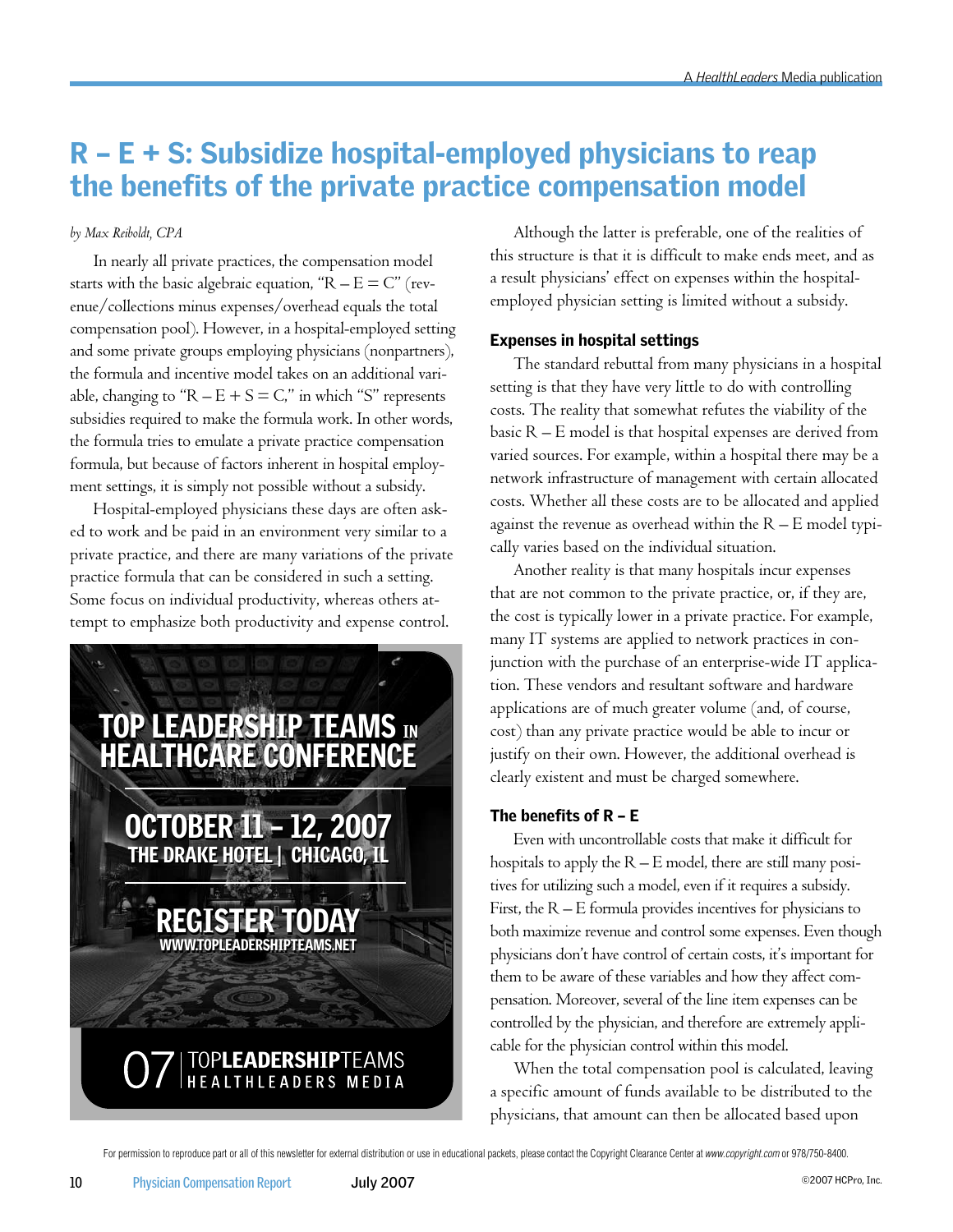several variables. This could be both individual- and groupbased, allowing the hospital employer even more opportunities for aligning the culture and practice incentives among all of the providers within the network/group.

For example, a portion of the pool of funds could be allocated directly to the physician provider, based upon his or her productivity or percentage of total productivity to the total; another portion could be allocated equally, promoting more of a group mindset. Moreover, if ancillaries are a part of the network, the easiest and certainly most legally compliant methodology for allocating those ancillary profits to the physicians would be equally. Again, this would be derived from the pool of dollars after determining the  $R - E = C$  derivative amount.

### Adding 'S' to the equation

There is no universal rule for determining the subsidy, and it may vary depending on the preferences of each hospital. One option for determining the subsidy is to calculate all costs, regardless of the amount of control the physician has over them. Thus, it would be the result of an accurate assessment of the hospital network's true performance. Conversely, if certain costs are not considered part of the overall evaluation and measurement process, this can be taken into account during the calculations.

Suffice it to say that the subsidy should be measured consistently and within defined and understood parameters, and then measured accordingly within the overall network organization, typically on a per-physician basis.

The concept of a subsidy is essentially based on accepting a certain amount of losses, but once a method for calculating the

subsidy is developed and consistently applied, the organization should constantly work toward reducing its losses. Just because you're adding an expected level of loss to the formula doesn't mean you shouldn't strive to reduce that loss on an ongoing basis, measuring improvement from one year to another.

## Acceptable loss in private practices

In some instances, we call the subsidy an "acceptable loss" per physician. This is a result of the matters noted above relative to cost allocations, as well as the overall value of employing the physicians in a hospital setting (i.e., downstream revenue).

In a private group, a subsidy isn't as necessary when the physicians are employed primarily because of the downstream revenue they help generate. Further, the availability of ancillary services and resultant revenue/profit is not as prominent within a hospital-employed physician setting as it is in private practices.

Usually employed physicians in private settings are individuals who are either part-time or early within their tenure and not yet partners. Sometimes they are paid a subsidy under a similar model as that outlined above. Ultimately, however, they should be on a partnership track or at least applicable to the partners' compensation structure and realize that they must produce at levels that justify their compensation (i.e., no subsidy).  $\blacksquare$ 

*Editor's note: Reiboldt is managing partner and CEO for The Coker Group, a national healthcare consulting organization based in Alpharetta, GA. Contact him at* mreiboldt@cokergroup.com.

| <b>PCR Subscriber Services Coupon</b>                                                                                                                                                                               |                                                                                                                                                      |                                                                                           |                                                                  |                                                                                                           | Your source code: N0001 |  |
|---------------------------------------------------------------------------------------------------------------------------------------------------------------------------------------------------------------------|------------------------------------------------------------------------------------------------------------------------------------------------------|-------------------------------------------------------------------------------------------|------------------------------------------------------------------|-----------------------------------------------------------------------------------------------------------|-------------------------|--|
| $\Box$ Start my subscription to PCR immediately.                                                                                                                                                                    |                                                                                                                                                      |                                                                                           |                                                                  |                                                                                                           | Name                    |  |
| <b>Options:</b>                                                                                                                                                                                                     | No. of issues                                                                                                                                        | Cost                                                                                      | <b>Shipping</b>                                                  | Total                                                                                                     | Title                   |  |
| $\Box$ Print                                                                                                                                                                                                        | 12 issues                                                                                                                                            | \$399 (PCRP)                                                                              | \$24.00                                                          |                                                                                                           | Organization            |  |
| $\Box$ Electronic                                                                                                                                                                                                   | 12 issues                                                                                                                                            | \$399 (PCRE)                                                                              | N/A                                                              |                                                                                                           | Address                 |  |
|                                                                                                                                                                                                                     |                                                                                                                                                      |                                                                                           |                                                                  |                                                                                                           | ZIP<br>State<br>City    |  |
| Print & Electronic 12 issues of each                                                                                                                                                                                |                                                                                                                                                      | \$24.00<br>\$399 (PCRPE)                                                                  |                                                                  |                                                                                                           | Fax<br>Phone            |  |
| Order online at<br>Sales tax<br>www.hcmarketplace.com.<br>(see tax information below)*                                                                                                                              |                                                                                                                                                      |                                                                                           | <b>E-mail address</b><br>(Required for electronic subscriptions) |                                                                                                           |                         |  |
| Be sure to enter source code<br><b>Grand total</b><br>N0001 at checkout!                                                                                                                                            |                                                                                                                                                      | □ Payment enclosed.<br>□ Please bill me.<br>$\Box$ Please bill my organization using PO # |                                                                  |                                                                                                           |                         |  |
| For discount bulk rates, call toll-free at 888/209-6554.                                                                                                                                                            |                                                                                                                                                      |                                                                                           |                                                                  | □ Charge my: □ AmEx<br>$\n  U USA\n$<br>□ MasterCard                                                      |                         |  |
| <b>*Tax Information</b><br>Please include applicable sales tax. Electronic subscriptions are exempt. States that tax products and ship-                                                                             |                                                                                                                                                      |                                                                                           |                                                                  | Signature<br>(Required for authorization)                                                                 |                         |  |
| ping and handling: CA, CT, FL, GA, IL, IN, KY, MA, MD, MI, MN, NC, NJ, NY, OH, OK, PA, RI, SC, TN, TX, VA, VT,<br>WA, WI. State that taxes products only: AZ. Please include \$27.00 for shipping to AK, HI, or PR. |                                                                                                                                                      |                                                                                           |                                                                  | Card #<br><b>Expires</b><br>(Your credit card bill will reflect a charge to HCPro, the publisher of PCR.) |                         |  |
|                                                                                                                                                                                                                     | Mail to: HCPro, P.O. Box 1168, Marblehead, MA 01945 Tel: 800/650-6787 Fax: 800/639-8511 E-mail: customerservice@hcpro.com Web: www.hcmarketplace.com |                                                                                           |                                                                  |                                                                                                           |                         |  |